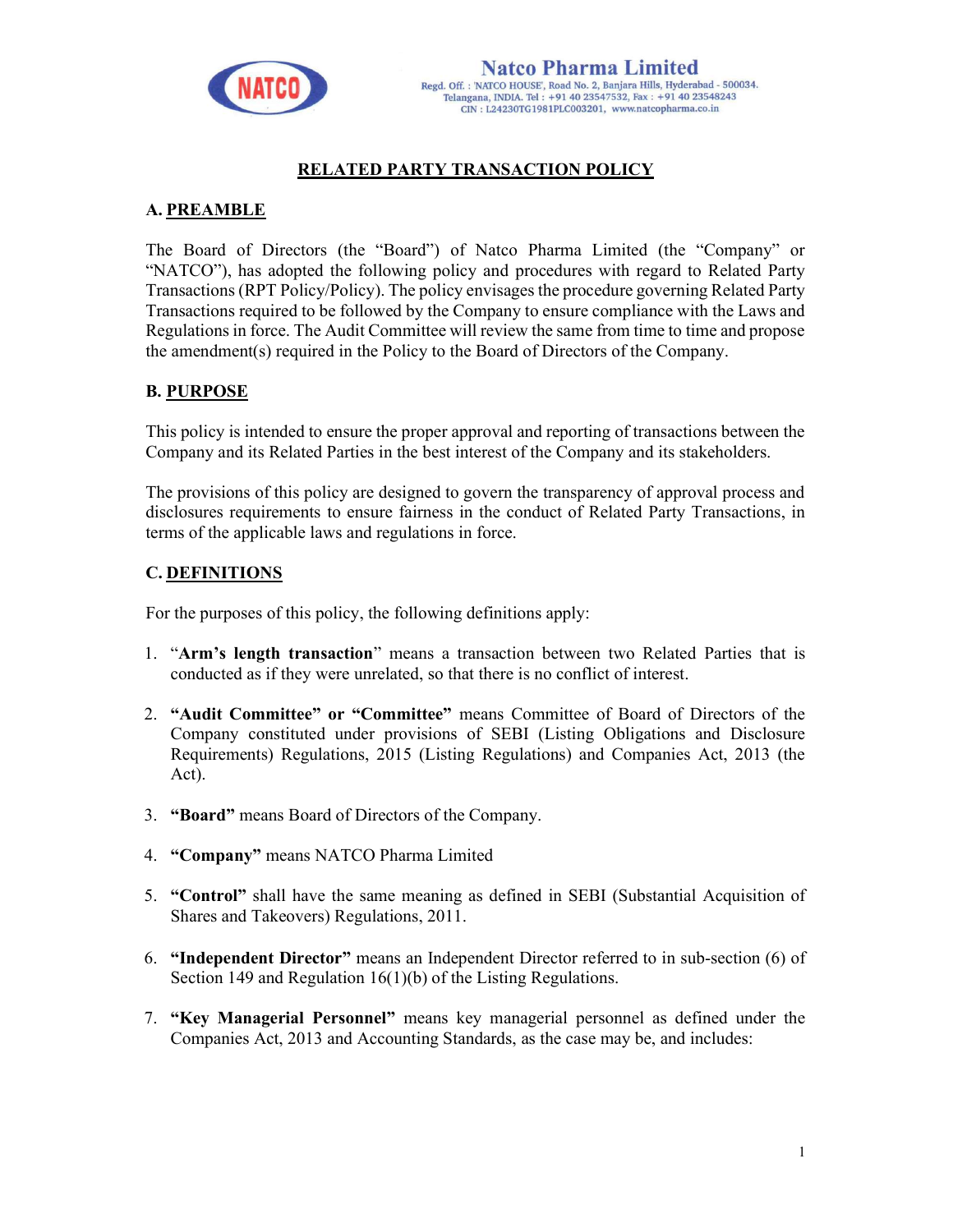

- i. Managing Director or Chief Executive Officer or Manager and in their absence, a Whole-time Director;
- ii. Whole-time director;
- iii. Company Secretary;
- iv. Chief Financial Officer; and
- v. Such other officer, not more than one level below the Directors who is in whole-time employment, designated as key managerial personnel by the Board.
- 8. "Ordinary Course of Business" means conduct of business activity within normal commercial customs and usages which is characterized by occurrence of one or more of the following factors:
	- a) That the business activity is normal or otherwise unremarkable
	- b) That the business activity is frequent
	- c) That the business activity is regular
	- d) That the business activity involves significant amount of money and resources
	- e) That the business activity is a source of income for the Company business
	- f) That the business activity is involved in a service or product that is offered to the Company's Customers

Note: Since interpretation of whether an activity would fall within the definition of "Ordinary Course of Business" is a question of judgment, in case of any difficulty, matters will be referred to the Board for ultimate consideration/decision.

9. "Policy" means this Related Party Transaction Policy.

### Definitions under Companies Act, 2013

- a) "Related Party" as per Section 2(76) of the Act, Related Party with reference to a Company means:
	- i) a Director or his relative;
	- ii) a Key Managerial Personnel or his relative;
	- iii) a firm, in which a Director, Manager or his relative is a Partner;
	- iv) a Private Company in which a Director or manager or his relative is a member or Director:
	- v) a Public Company in which a Director and Manager is a Director and holds along with his relatives, more than two per cent of its paid-up share capital;
	- vi) any Body Corporate whose Board of Directors, Managing Director or Manager is accustomed to act in accordance with the advice, directions or instructions of a Director or Manager;
	- vii)any person on whose advice, directions or instructions a Director or Manager is accustomed to act:

Provided that nothing in sub-clauses (vi) and (vii) shall apply to the advice, directions or instructions given in a professional capacity;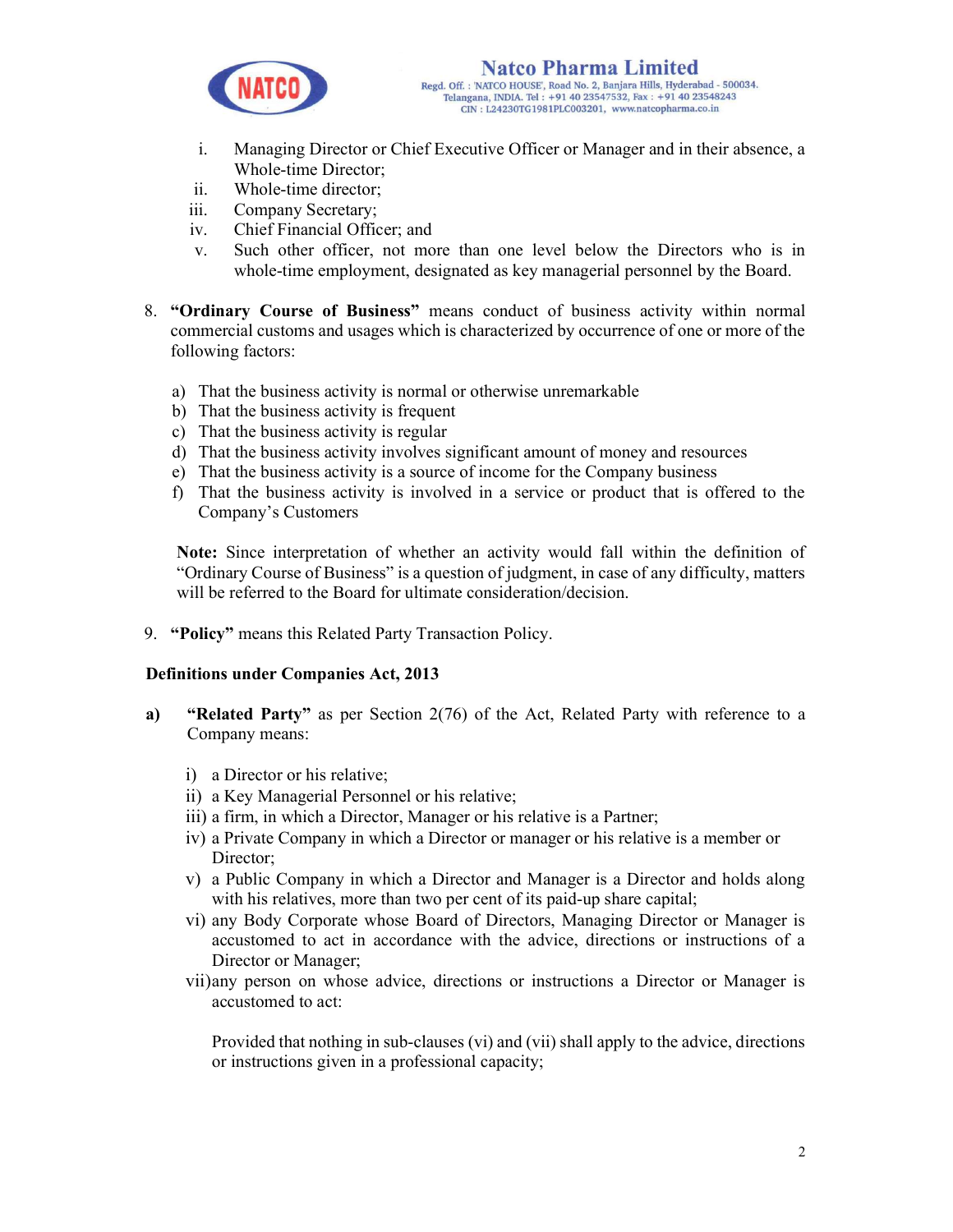

viii) any Body Corporate which is:

- a) a Holding, Subsidiary or an Associate Company of such Company;
- b) a Subsidiary of a Holding Company to which it is also a Subsidiary; or
- c) an investing Company or the venturer of the Company;

Explanation - For the purpose of this clause, "the investing Company or the venturer of a Company" means a Body Corporate whose investment in the Company would result in the Company becoming an Associate Company of the Body Corporate.

ix) such other person as may be prescribed.

## b) "Relative"

### • Companies Act, 2013

As per the Provisions of Section 2(77) of the Act, "Relative" means anyone who is related to another, if-

- i) they are members of a Hindu Undivided Family;
- ii) they are husband and wife; or
- iii) one person is related to the other in such manner as may be prescribed;

### • Companies (Specification of definitions details) Rules, 2014

As per Rule 4 of Companies (Specification of definitions details) Rules, 2014, a person shall be deemed to be the relative of another, if he or she is related to another in the following manner, namely:-

- a) Father
- b) Step-father
- c) Mother
- d) Step-mother
- e) Son
- f) Step-son
- g) Son's wife
- h) Daughter
- i) Daughter's husband
- j) Brother
- k) Step-brother
- l) Sister
- m) Step-sister.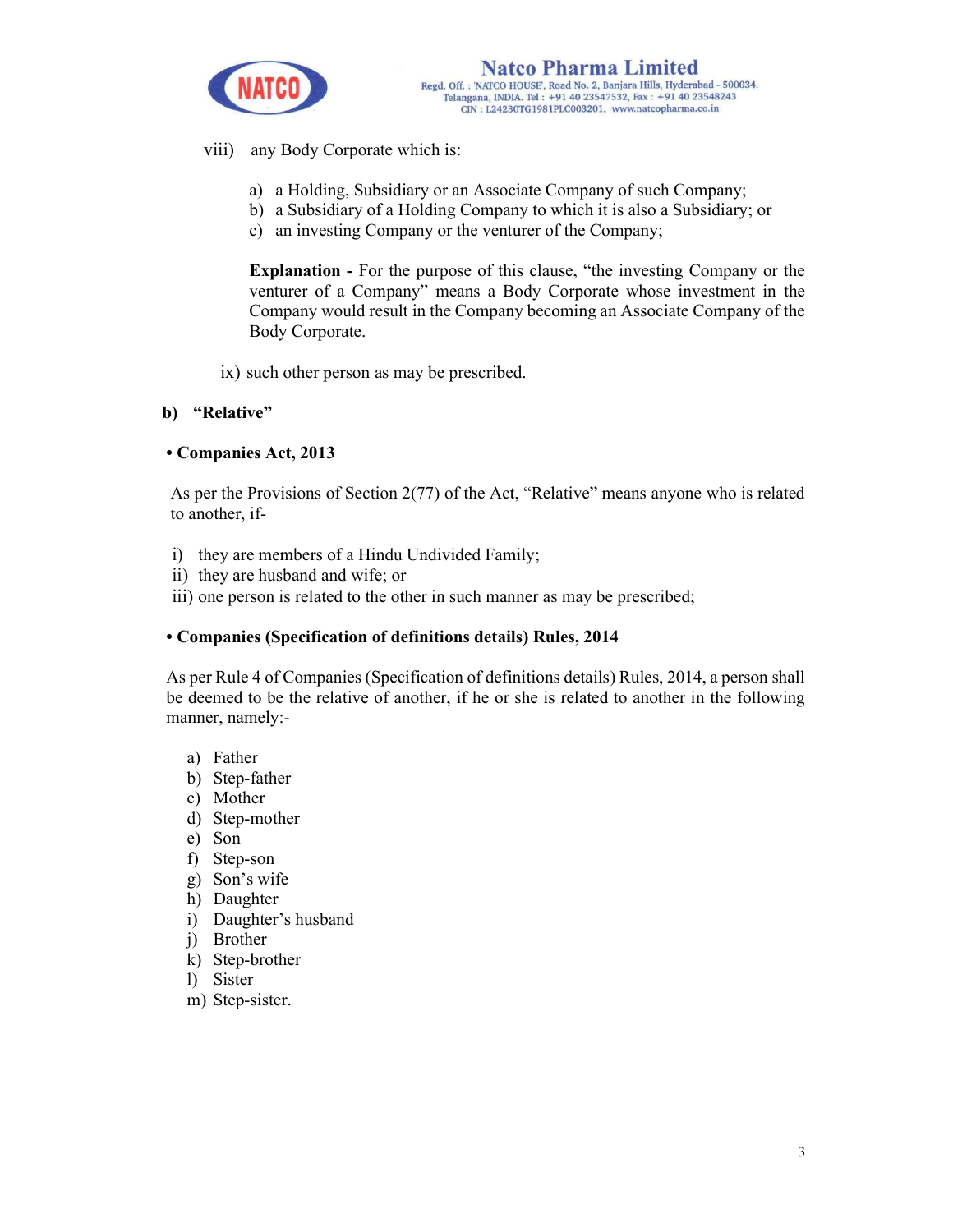

# c) "Holding Company"

As per the Provisions of Section 2(46) of the Act, "Holding Company" in relation to one or more other Companies, means a Company of which such Companies are Subsidiary Companies;

Explanation - For the purposes of this clause, the expression "Company" includes any Body Corporate.

## d) "Subsidiary Company"

As per the Provisions of Section 2(87) of the Act, "Subsidiary Company" or "Subsidiary" in relation to any other Company (that is to say the Holding Company), means a Company in which the Holding Company –

- i) controls the composition of the Board of Directors; or
- ii) exercises or controls more than one-half of the total voting power either at its own or together with one or more of its Subsidiary Companies:

Provided that such class or classes of Holding Companies as may be prescribed shall not have layers of Subsidiaries beyond such numbers as may be prescribed.

Explanation - For the purposes of this clause –

- (a) a Company shall be deemed to be a Subsidiary Company of the Holding Company even if the control referred to in sub-clause (i) or sub-clause (ii) is of another Subsidiary Company of the Holding Company;
- (b) the composition of a Company's Board of Directors shall be deemed to be controlled by another Company if that other Company by exercise of some power exercisable by it at its discretion can appoint or remove all or a majority of the Directors;
- (c) the expression "Company" includes any Body Corporate;
- (d) "Layer" in relation to a Holding Company means its Subsidiary or Subsidiaries;

## e) "Associate Company"

As per the Provisions of Section 2(6) of the Act, "Associate Company", in relation to another Company, means a Company in which that other Company has a significant influence, but which is not a Subsidiary Company of the Company having such influence and includes a Joint Venture Company.

Explanation - For the purpose of this clause –

- (a) the expression "Significant Influence" means control of at least twenty percent of total voting power, or control of or participation in business decisions under an agreement.
- (b) the expression "Joint Venture" means a joint arrangement whereby the parties that have joint control of the arrangement have rights to the net assets of the arrangement.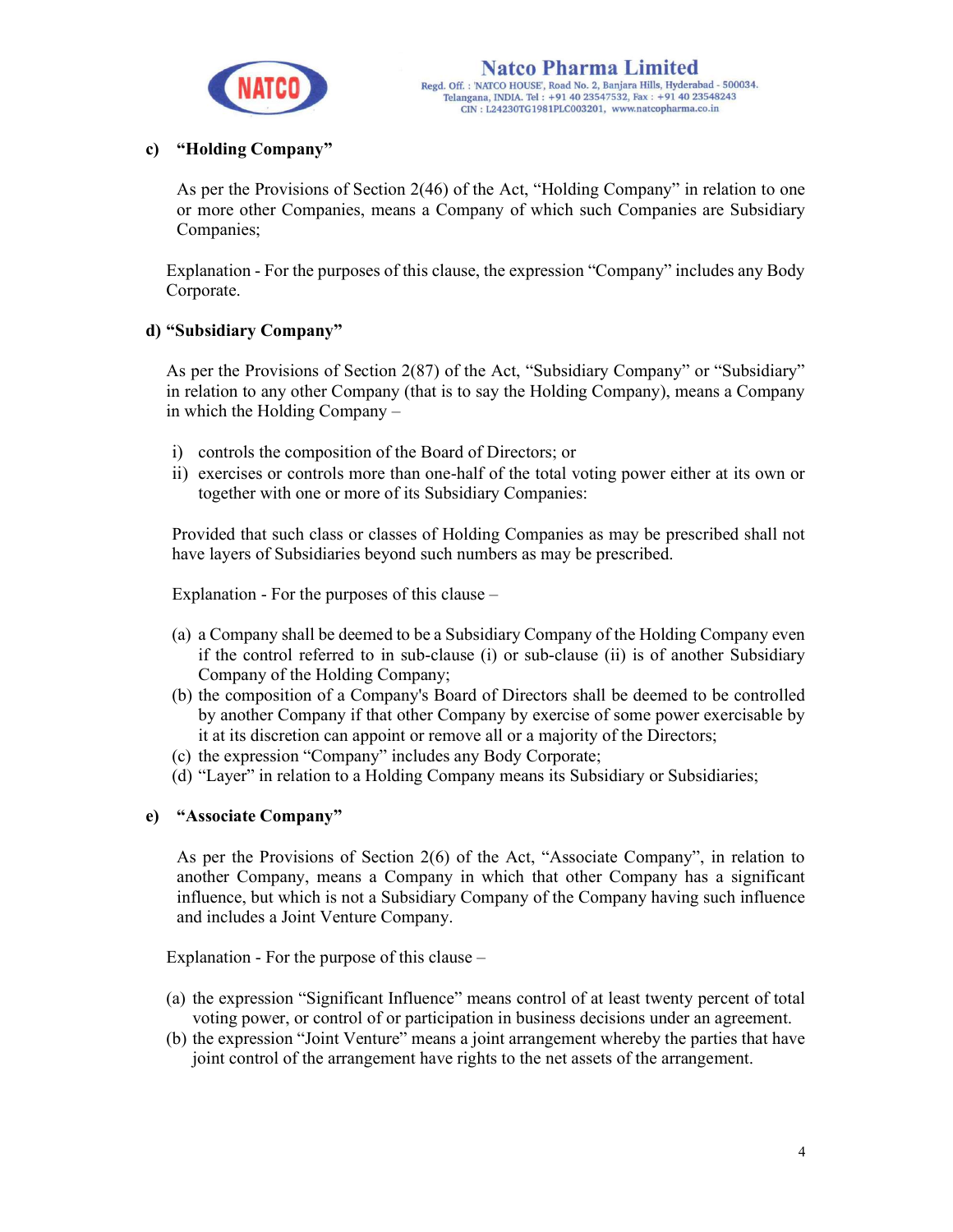

## Definitions under SEBI LODR Regulations

### f) "Related Party"

As per Reg.2(zb) of LODR Regulations, "Related Party" means a related party as defined under sub-section (76) of Section 2 of the Act, or under the applicable accounting standards.

Provided that any person or entity belonging to the Promoter or Promoter Group of the listed entity and holding 20% or more of shareholding in the listed entity shall be deemed to be a related party.

Provided further that this definition shall not be applicable for the units issued by mutual funds which are listed on a recognized Stock Exchange(s)

### g) "Related Party Transactions"

As per Reg. 2(zc) of LODR Regulations, "Related Party Transaction" means a transfer of resources, services or obligations between a Listed Entity and a Related Party, regardless of whether a price is charged and a "transaction" with a Related Party shall be construed to include a single transaction or a group of transactions in a contract.

Provided that this definition shall not be applicable for the units issued by mutual funds which are listed on a recognized Stock Exchange(s).

### h) "Material Related Party Transactions" as defined under the LODR Regulations

A transaction with a Related Party where the transaction/transactions to be entered into individually or taken together with previous transactions with a Related Party during a financial year, exceeds rupees one thousand crore or ten percent of the consolidated annual turnover of the Company as per the last Audited Financial Statements of the Company, whichever is lower.

Payments made with respect to Brand usage or Royalty shall be considered material, if transaction(s) to be entered into individually or taken together with previous transactions during a Financial Year, exceed 5% of Annual Consolidated Turnover as per last Audited Financial Statements of the Company.

- i) "Material Modification" includes modification of terms of the approved Related Party Transaction such that:
	- a) the revision in monetary value of the transaction
		- i) in case of periodical agreements or contracts with periodical enhancement of consideration during the period of such contract, exceeding 10% of such consideration prevailing on the date of revision;
		- ii) in case of any other contracts or agreement, the revision of monetary value of the transaction exceeding 10% of approved consideration;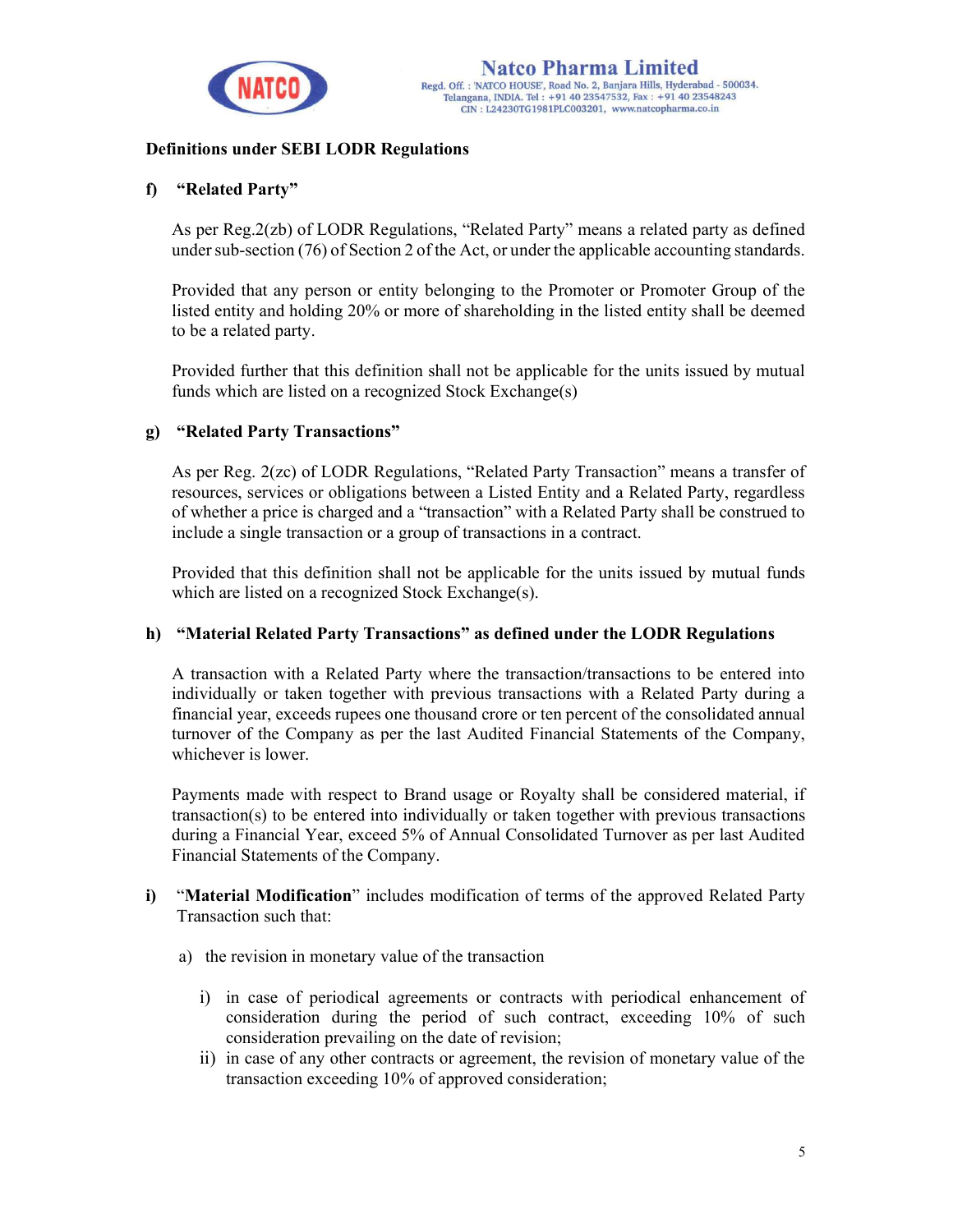

- b) the contracts where the revision of further period of contract is more than 24 months from date of maturity of such contract
- c) change in beneficiaries of the transaction from the beneficiaries originally approved
- d) change in agreed terms and conditions of the contracts are substantial in nature

Words and expressions used and not defined in the Policy but defined in the Securities and Exchange Board of India (Listing Obligations and Disclosure Requirements) Regulations 2015, or the Companies Act, 2013 and rules and regulations made thereunder shall have the meanings respectively assigned to them in those legislations as may be amended from time to time.

## 2. Transactions covered under Related Party Transactions

Following transactions entered with a Related Party are considered as Related Party Transactions as per the Act:

- sale, purchase or supply of any goods or materials;
- selling or otherwise disposing of, or buying, property of any kind;
- leasing of property of any kind;
- availing or rendering of any services;
- appointment of any agent for purchase or sale of goods, materials, services or property;
- such related party's appointment to any office or place of profit in the Company, its Subsidiary Company or Associate Company; and
- underwriting the subscription of any securities or derivatives thereof, of the Company.

Following transactions entered with a Related Party are considered as Related Party Transactions as SEBI LODR Regulations:

Any transfer of resources, services or obligations between the Company and a Related Party, regardless of whether a price is charged and a transaction with a related party shall be construed to include a single transaction or a group of transactions in a contract.

### A. POLICY & PROCEDURES

## I. POLICY

1. All Related Party Transactions and subsequent material modifications shall require prior approval by the Audit Committee in accordance with this Policy on regular basis (Section  $177(4)$ (iv) of the Act).

Provided that only those members of the Audit Committee, who are Independent Directors, shall approve the Related Party Transactions.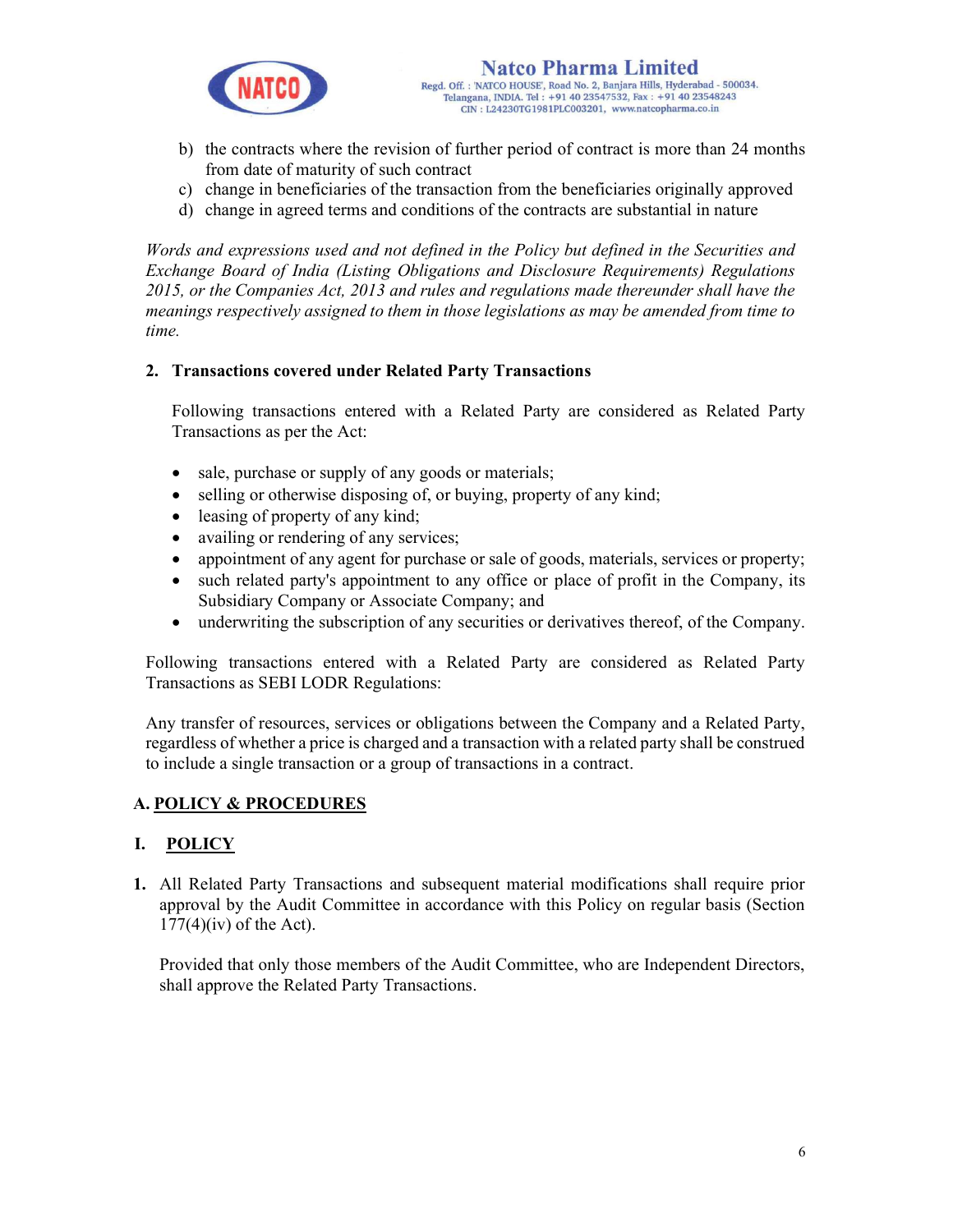

The Audit Committee may grant omnibus approval for Related Party Transactions proposed to be entered into by the Company subject to compliance with the following conditions:

- a) The Audit Committee shall lay down the criteria for granting the omnibus approval in line with the policy on Related Party Transactions of the Company and such approval shall be applicable in respect of transactions which are repetitive in nature;
- b) The Audit Committee shall satisfy itself the need for such omnibus approval and that such approval is in the interest of the Company;
- c) Such omnibus approval shall specify:
	- i) The name of the Related Party, nature of transaction, period of transaction, maximum amount of transaction that can be entered into;
	- ii) The indicative base price / current contracted price, and the formulae for variation in the price if any;
	- iii) Such other conditions as the Audit Committee may deem fit; and
	- iv) Where the need for Related Party Transaction cannot be foreseen and aforesaid details are not available, Audit Committee may grant omnibus approval for such transactions subject to their value not exceeding Rs.1 Crore per transaction.
- d) Audit Committee shall review, at least on a quarterly basis, the details of related party transactions entered into by the Company pursuant to each of the omnibus approvals given;
- e) Such omnibus approvals shall be valid for a period not exceeding 1 year and shall require fresh approvals after expiry of one year.

For the transactions which are not in the Ordinary Course of Business or not in compliance to arm's length pricing or both will be put up for PRIOR approval to Audit Committee, Board and Shareholders, if applicable (Section 188 of the Act).

Further all Material Related Party Transactions will be carried out only after approval from Shareholders through Ordinary Resolutions where all Related Parties shall abstain from voting irrespective of whether the entity is a party to the particular transaction or not.

## 2. Voting

In determining whether to approve or ratify a Related Party Transaction, the Audit Committee /Board, as the case may be, shall take into account among other factors it deems appropriate, whether the Related Party Transaction is in the Ordinary Course of Business of the Company and on arm's length basis and the extent of the Related Party's interest in the transaction. For this purpose, the Audit Committee / Board, as the case may be, are entitled to seek the assistance of any employee of the Company or one or more independent experts of its choice at the expense of the Company.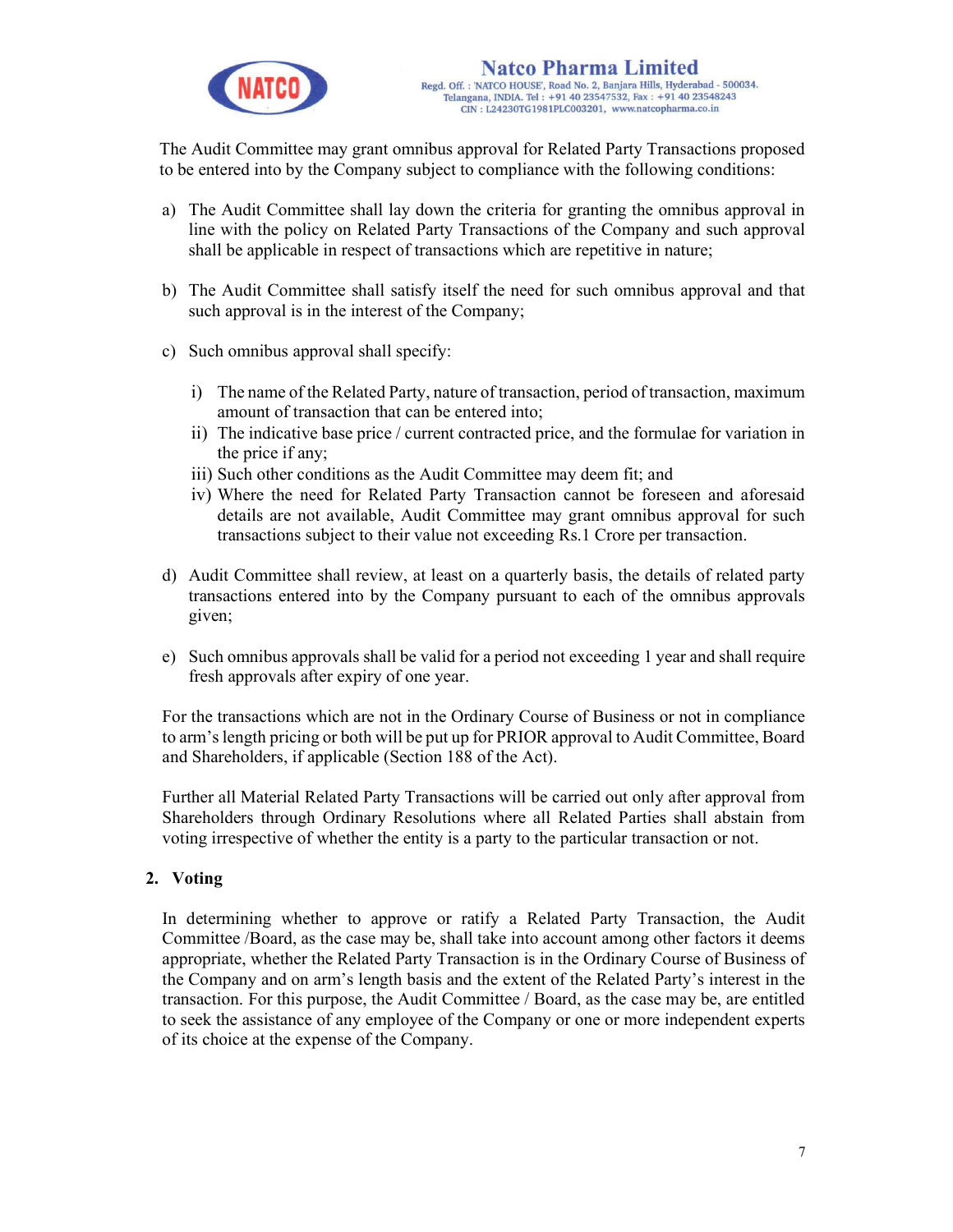

If any Director of the Company is interested in any contract or arrangement with a Related Party, such Director cannot be present at the Board Meeting of the Company during discussions in the matter.

Members who are Related Parties in the context of the related party contract or arrangement for which Ordinary Resolution is to be passed to abstain from voting on such resolution and only dis-interested Shareholder (not Related Party) shall be eligible to vote.

### 3. Related Party Transactions should be at Arm's Length Price (ALP):

- All Related Party transactions should be adequately supported by contracts or purchase orders/ work order or sales order and documentations to justify ALP.
- If ALP cannot be justified for any transaction, then approval should be taken from Board and Shareholders.

### 4. Approval for Transactions entered by wholly owned Subsidiaries (WOS) which are not in Ordinary Course of Business/not on Arm's Length basis.

• For the Transactions which are not in Ordinary Course of Business or not as per Arm's Length pricing or both for any WOS of the Company, the same will be put up for prior approval to the Audit Committee, Board of Directors and shareholders of the Company (Rule 15 of Companies (Meetings of Board and its Powers) Rules, 2014 as amended from time to time).

## II. PROCEDURE

### A. Disclosure by Directors

Every Director shall at the beginning of the financial year provide information by way of written notice to the Company regarding his concern or interest in the entity with specific concern to parties which may be considered as Related Party with respect to the Company and shall also provide the list of relatives which are regarded as related party as per this policy. Directors are also required to provide the information regarding their engagement with other entity during the financial year which may be regarded as related party according to this policy.

### B. Identification of Transaction with Related Parties

Each Director and Key Managerial Personnel (KMPs) is responsible for providing notice to the Company of any potential Related Party Transaction where he/she may be considered interested. Audit Committee will determine whether a transaction does, in fact, constitute a Related Party Transaction requiring compliance with this policy. The Directors and KMPs will ensure that their notice of any potential Related Party Transaction is delivered well in advance, so that the Audit Committee has adequate time to obtain and review information about the proposed transaction.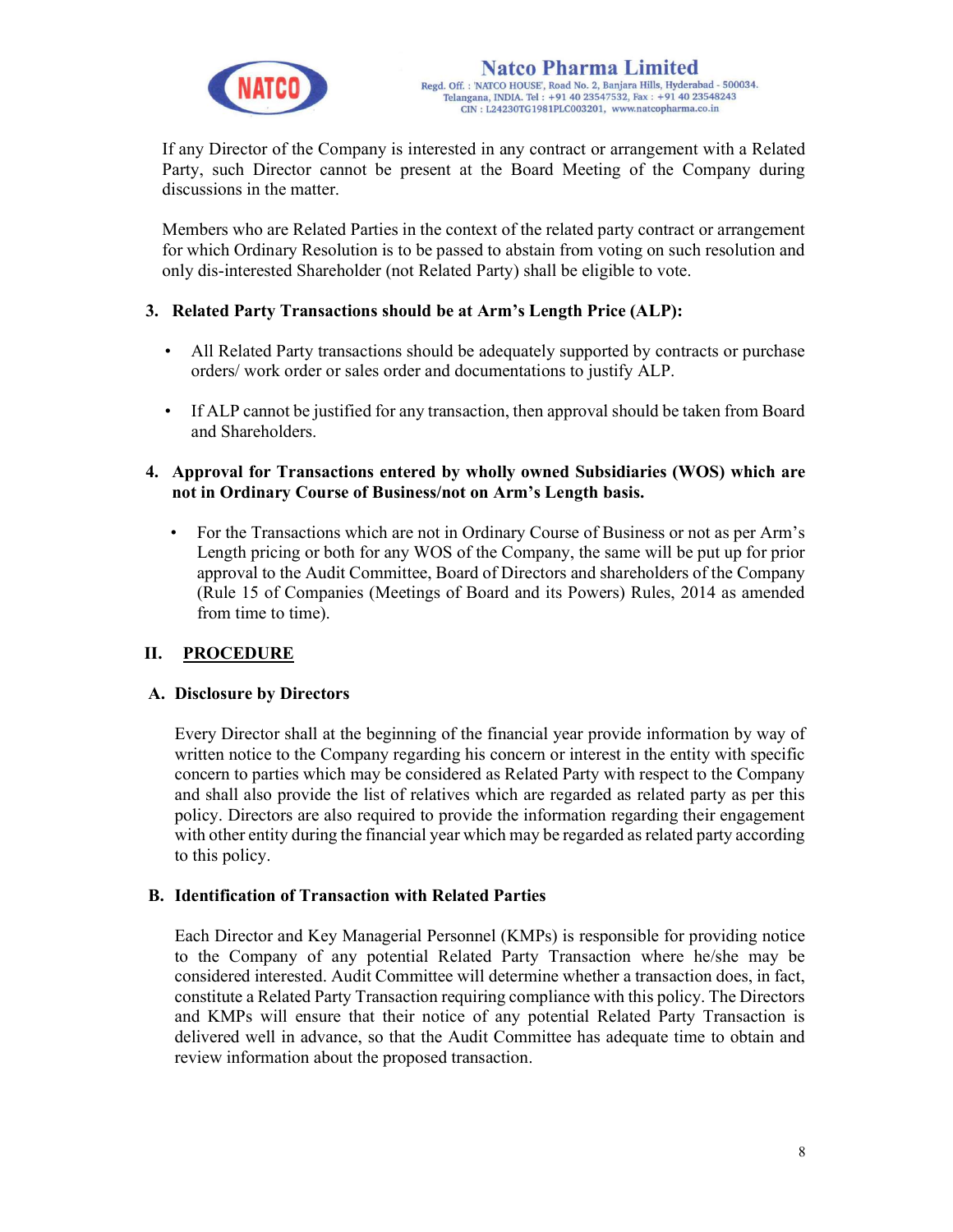

## C. Review and Approval of Related Party Transaction

#### i. Audit Committee

All the transactions which are identified by the Audit Committee as Related Party Transactions should be pre-approved by the Audit Committee before entering into such transaction. The Company Secretary shall place the details of all Related Party Transactions in the subsequent meeting of the Audit Committee. The Audit Committee shall consider the following factors while deliberating the Related Party Transactions for its approval:

- Name of party and details explaining nature of relationship
- Nature of transaction and material terms thereof including the value, if any;
- The manner of determining the pricing to ascertain whether the same is fair and on arm's length basis.
- Business rationale for entering into such transaction
- Whether the transaction is in the ordinary course of business or not.
- Any other relevant or important information to take decision with regard to the proposed transaction.

Any member of the Committee who has a potential interest in any Related Party Transaction will recuse himself and abstain from discussion and voting on the approval of the Related Party Transaction. If the Committee determines that the related party transaction is (i) a Material Related Party Transactions or (ii) Transactions are not in the ordinary course of business or not at the arm's length price, the Audit Committee shall place the matter before the Board for obtaining its approval.

### ii. Board of Directors

Where approval of Board of Directors is required for any Related Party Transactions or if the Board in any case decides to review any such matter or it is mandatory under any law for Board to approve the Related Party Transaction, then the considerations set forth above shall apply to the Board's review and approval of the matter, with such modification as may be necessary or appropriate under the circumstances. Any member of the Board who has any interest in any Related Party Transaction will abstain from discussion and voting on the approval of the Related Party Transaction.

### iii. Shareholder approval

All Material Related Party Transactions and subsequent material modifications as defined by the Audit Committee shall require prior approval of shareholders of the Company through a resolution as stipulated in the Companies Act, 2013 or the Listing Regulations and the concerned Related Party(ies) shall abstain from voting on such resolution.

All Related Party Transactions (other than Material Related Party Transactions) pursuant to Section 188 of the Companies Act, 2013 which are not in the ordinary course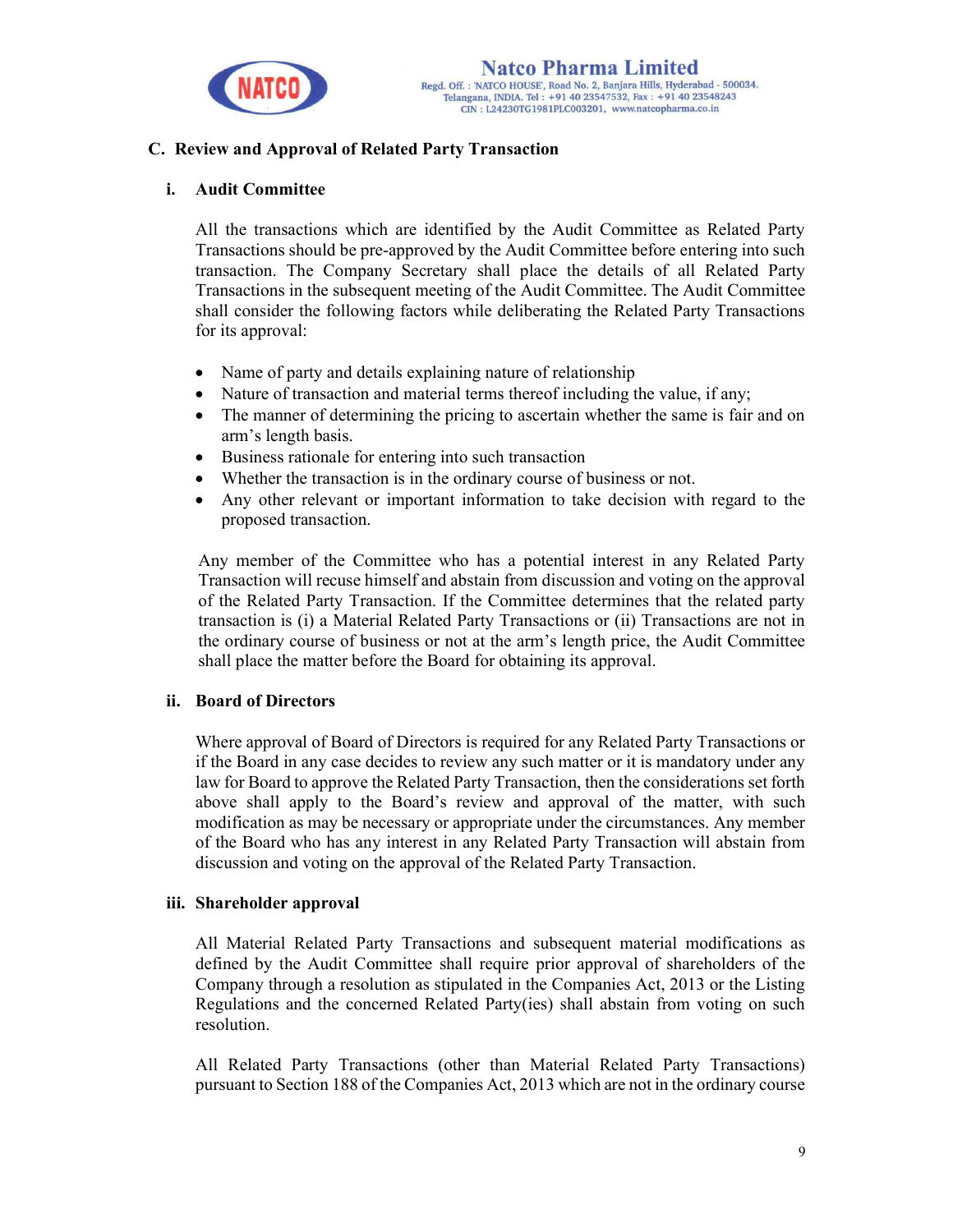

of business or not an arms' length transaction and cross the threshold limits prescribed under Companies Act, 2013/ Listing Regulations shall also require the approval of shareholders of the Company and the concerned Related Party shall abstain from voting on such resolution(s).

The approval mechanism for Related Party Transactions shall be as stipulated in the provisions of Listing Regulations and/or Companies Act, 2013 and as amended from time to time.

### iv. Ratification by Audit Committee, Board and/or shareholders of the Company

Where any contract or arrangement is entered into by a Director or any other employee, without obtaining the consent of the Audit Committee, Board or shareholders pursuant to Section 188(1) of the Act and if is not ratified by the Board and/or shareholders within 3 months from the date of contract or arrangement, such contract or arrangement shall be voidable at the option of the Board. If such contract or arrangement is with related party to Director or is authorized by any Director, the Directors concerned shall indemnify against any loss incurred.

### v. Transactions which do not require approval

Notwithstanding the foregoing, the following Related Party Transactions shall not require prior approval of Audit Committee:

Any transaction involving the providing of compensation to a Director or Key Managerial Personnel in connection with his duties to the Company including the reimbursement of reasonable business and travel expenses incurred in the ordinary course of business.

Any transaction in which the Related Party's interest arises solely from ownership of securities issued by the Company and all holders of such securities receive the same benefits pro rata as the Related Party.

### vi. Related Party Transactions not approved under this Policy

If a Related Party Transaction is entered into by the Company without being approved under this Policy, the same shall be reviewed by the Committee. The Committee shall evaluate the transaction and may decide such action as it may consider appropriate including ratification, revision or termination of the Related Party Transaction. In connection with any review of a Related Party Transaction, the Committee has authority to propose to the Board to modify or waive any procedural requirements of this Policy.

### B. DISCLOSURES

The Company shall submit disclosure of Related Party Transactions on a consolidated basis in the format specified in the relevant Accounting Standards for annual results to the stock exchanges and publish the same on its website at such interval and within such time frame as prescribed in the Listing Regulations.